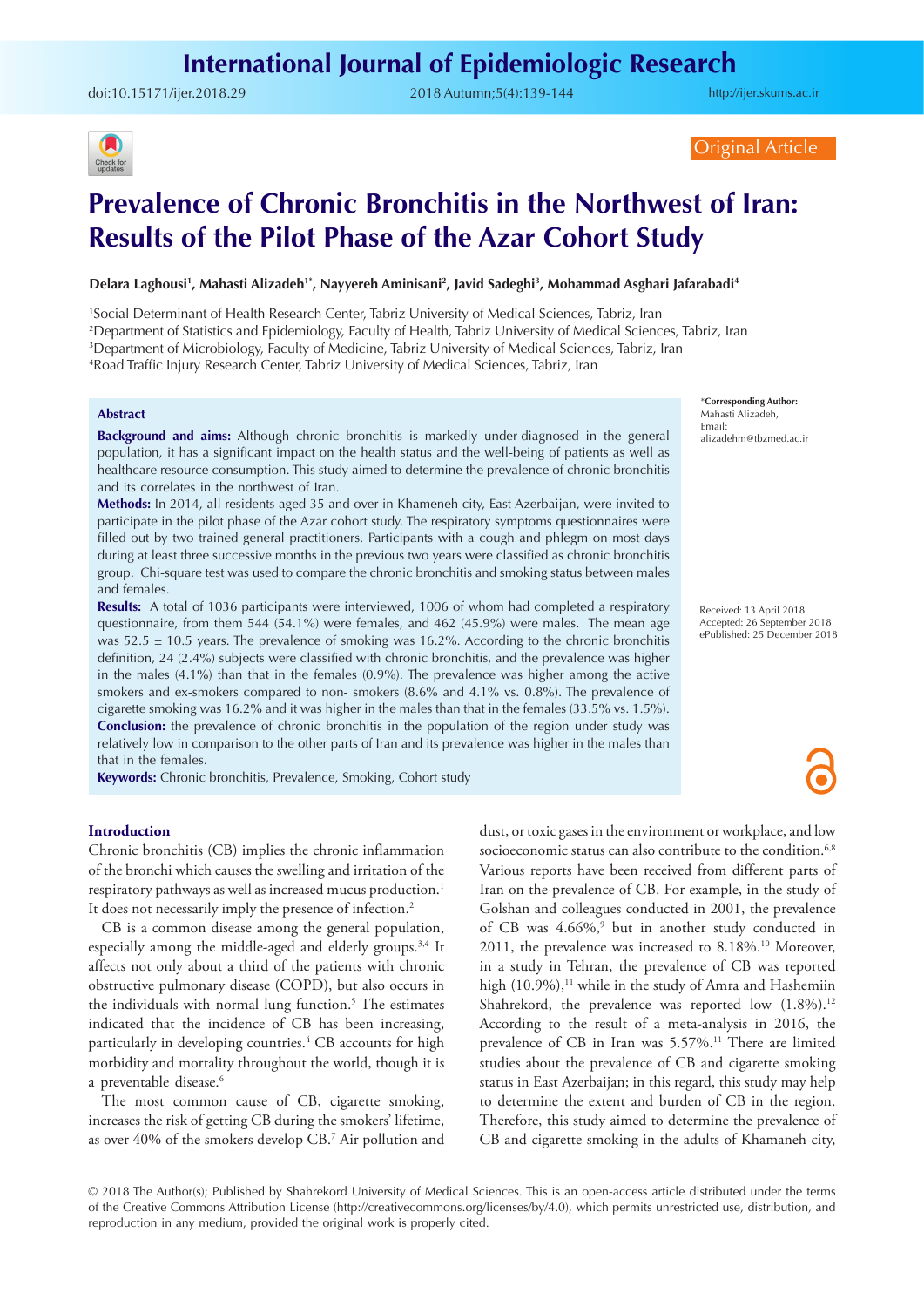East Azerbaijan, and the smoking status in the subjects who had CB.

#### **Methods**

The present study was conducted based on the pilot phase of the Azar cohort study. The Azar cohort study is the statelevel of a nationwide cohort study entitled "PERSIAN Cohort Study' in Iran that launched in 2014 in different geographical regions of Iran.13 The Azar cohort study has been conducted by Tabriz University of Medical Sciences in Shabestar, a county located in the province of East Azerbaijan. All adults aged 35 to 70 years were invited to take part in this study if they met the inclusion criteria (permanent resident of the city, ability to respond to the questions, being Iranian). The pilot phase of the Azar cohort study was conducted in Khameneh, one of the cities in Shabestar county, between October 2014 and January 2015. All residents of Khameneh who were 35 years old and older (n= 1236) were invited by phone to participate in the pilot phase of the study. The respiratory symptoms questionnaires were filled out by 2 trained general practitioners. For epidemiological purposes, CB was only diagnosed through the questionnaire.14 The respiratory symptom questions were extracted from the Framingham's questionnaire (original cohort-exam 29- form, and generation 3 exam 1 & 2-form).15 The questionnaire contained the information about the respiratory symptoms (e.g., dyspnea, cough, sputum production, and cough duration), exposure to potential risk factors such as smoking, occupational exposures, respiratory diseases, comorbidities, medication history, and health status. Spirometry was also done to all those for whom the questionnaires were filled out, but due to technical issues, spirometry data were not used.

Respiratory physical examinations were also carried out. The diagnosis of CB was only made when the physician was satisfied that the patient had a chronic productive cough for at least  $3$  consecutive months in the previous  $2$  years.<sup>16,17</sup> The following questions were asked from the study subjects: "Are there months in which you cough on most days?", "Is your cough persistent or intermittent?", "Do not you cough most days for 3 months every year?", "For how many years have you had this cough?", "Do you have a productive cough or a dry cough?" and "Has your doctor ever said you have had CB?"

Smoking status was classified as non-smoker (someone who never smoked or smoked fewer than 100 cigarettes in his/her lifetime), ex-smoker (someone who has not smoked for 6 months and more), and current smoker (someone who currently smokes one or more cigarettes per day). Age was classified into 3 categories: <45, 45-65, and >65 years old.

#### Statistical Analysis

Descriptive statistics were calculated for all variables. Quantitative variables were presented as the mean ± standard deviation (SD), and categorical variables as numbers with a percentage. The distribution of mean age was not normal (normality was checked with Kolmogorov-Smirnov

test). Therefore, the Mann-Whitney U test was used to compare the mean age between the males and females. Chisquare (χ2) test was also used to compare the age group, smoking status, and CB between the males and females. Factors associated with the presence of CB symptoms were examined by univariate and multivariate logistic regressions, with the following covariates as potential risk factors such as age, sex, smoking status, and exposure to passive smoke. SPSS software version 15.0 (SPSS Inc., Chicago, Illinois, USA) was used to analyze data. A *P* value less than 0.05 was regarded as statistically significant.

#### **Results**

A total of 1236 adults aged 35 to 70 were invited to participate in the Azar cohort study. A number of 1038 people participated in the study (with 84% participation rate) and the respiratory questionnaire was completed for 1006 individuals. Of the 1006 individuals, 544 (54.1%) were female and 462 (45.9%) were male. The mean age was  $52.5 \pm 10.5$  years. A history of current or past smoking was more frequent in the males than that in the females. Of all participants, 163 (16.2%) were smokers; out of which, 155 (33.5%) were male and 8 (1.5%) were female; 99 (9.8%) were ex-smokers. The prevalence of CB (in adults aged ≥35 years) was 2.4% and was higher in the males (4.1%) than that in the females (0.9%) (Table 1).

Seventy-nine percent of the individuals who had CB were male. The prevalence of CB was higher among the active smokers and ex-smokers compared to non-smokers (8.6% and 4.1% vs. 0.8%). The prevalence of cigarette smoking was 16.2% and was higher in the males than that in the females (33.5% vs. 1.5%). Furthermore, hookah smoking was higher in the males than that in the females (3.5% vs. 0.6%) (Table 2).

The frequency of respiratory symptoms in the present study population is presented in Table 3. The most commonly reported respiratory symptoms were dyspnea, cough, sputum production, and wheeze, respectively.

Table 4 shows the unadjusted odds ratios associated with each variable and those adjusted odds ratios with some variables in the model including age, gender, and smoking status.

Although in univariate logistic regression analysis, the relation between sex and CB was positive and significant (Odds ratio [OR]=4.62, *P*= 0.003), that is, the chance of CB was 4.6 times higher in the men than that in the women, in the multivariate analysis, this relation was not significant (OR=1.85, *P*= 0.30). In the univariate analysis, the relation between old age (>60 years old) and CB was not statistically significant (OR= 2.76, *P*= 0.99), but it was significant in multivariate analysis (OR=4, *P*=0.04). Both univariate and multivariate analyses revealed that CB was related to the cigarette smoking (*P*<0.05) and the chance of CB in the current smokers was 12.5 times higher than that in the nonsmokers (OR= 12.5, *P*<0.001). Our results showed that there was no relationship between hookah smoking, a local form of smoking known as Ghalian, and CB, because the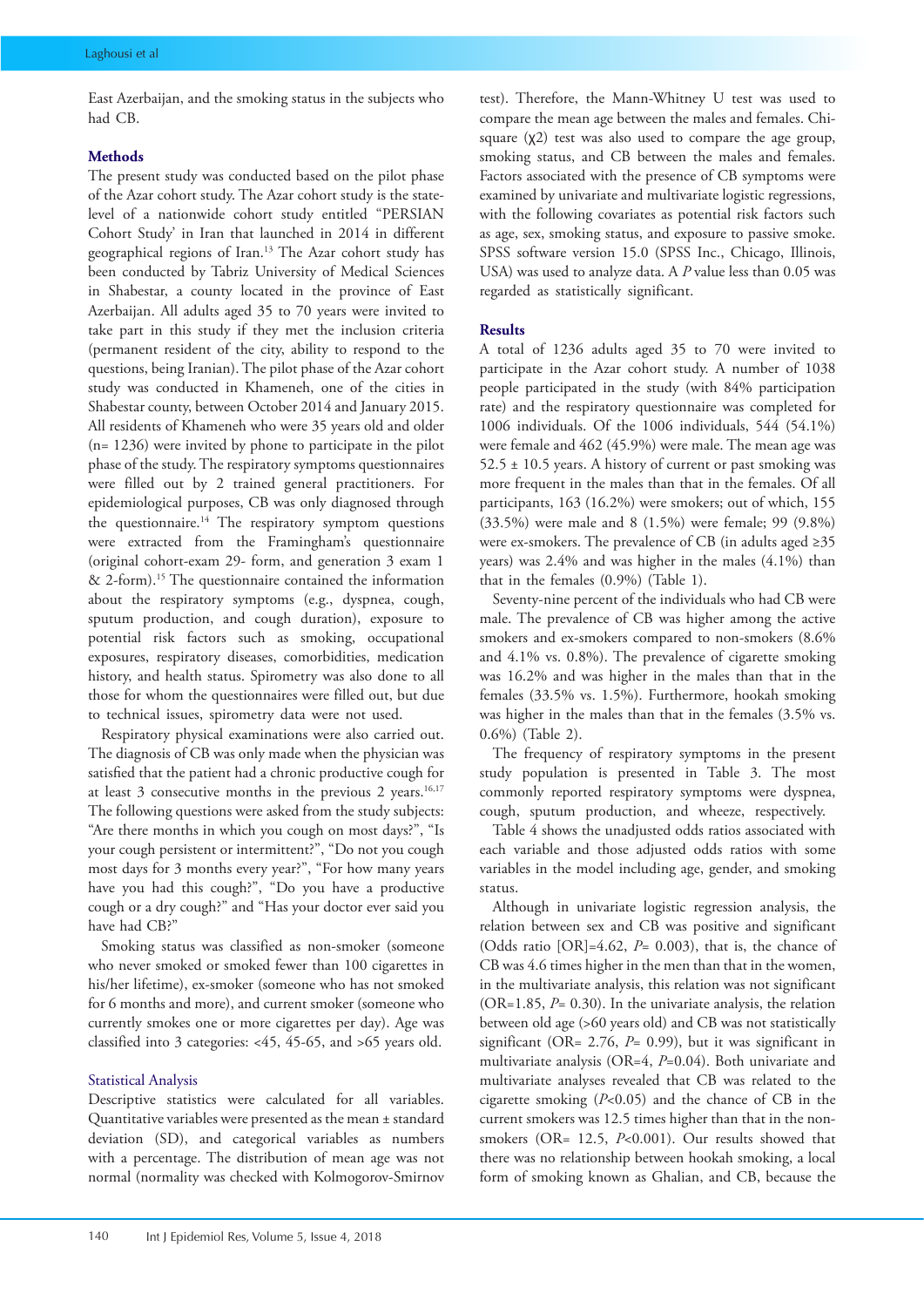|  | Table 1. Characteristics of the Study Population |  |  |  |
|--|--------------------------------------------------|--|--|--|
|--|--------------------------------------------------|--|--|--|

| <b>Variables</b>                         | Total Number (%) | Number of Males $(\% )$ | Number of Females (%) | P Value                  |
|------------------------------------------|------------------|-------------------------|-----------------------|--------------------------|
| Number of participants                   | 1006             | 462 (45.9)              | 544 (54.1)            | $\overline{\phantom{a}}$ |
| Age (mean $\pm$ SD)                      | $52.5 \pm 10.3$  | $53.42 \pm 10.47$       | $51.72 \pm 10.22$     | 0.003                    |
| Age groups                               |                  |                         |                       | 0.108                    |
| <45 years old                            | 269(26.7)        | 110(23.8)               | 159(29.2)             |                          |
| 45-65 years old                          | 616(61.2)        | 290(62.8)               | 326 (59.9)            |                          |
| $>65$ years old                          | 121(12)          | 62 (13.4)               | 5(48.8)               |                          |
| Smoking habits                           |                  |                         |                       |                          |
| Smoking history (+)                      | 262(26)          | 250(54.1)               | 12(2.2)               | < 0.001                  |
| Current smoker                           | 163(16.2)        | 155(33.5)               | 8(1.5)                | < 0.001                  |
| Ex-smoker                                | 99 (9.8)         | 95 (20.6)               | 4(0.7)                | < 0.001                  |
| Never smoker <sup>a</sup>                | 744 (74)         | 212 (45.9)              | 532 (97.8)            | < 0.001                  |
| Passive smoker at home                   | 166(16)          | 22(13.3)                | 144 (86.7)            | < 0.001                  |
| Passive smoker in childhood <sup>b</sup> | 493 (49)         | 255(55.3)               | 238 (43.8)            | < 0.001                  |
| Hookah smoker                            | 19(1.8)          | 16(3.5)                 | 3(0.6)                | 0.001                    |
| CB                                       | 24(2.4)          | 19(4.1)                 | 5(0.9)                | 0.001                    |

Abbreviations: SD, standard deviation; CB, chronic bronchitis.

<sup>a</sup> Someone who never smoked or smoked fewer than 100 cigarettes in their lifetime; <sup>b</sup> Someone who had exposure to parental smoking.

frequency of hookah smoking was zero among our patients with CB.

## **Discussion**

CB, which is markedly under-diagnosed in the general population, has a significant impact on the health status and well-being of patients, and the healthcare resource consumption.18-20 The prevalence of CB varies from country to country. On average, CB is seen in 3.4% to 22.0% of adults. This various estimation of CB prevalence may be

Table 2. Prevalence of Chronic Bronchitis Adjusted by Smoking, Sex, and Age

| <b>Variables</b> | No. of Subjects | Prevalence of CB (%) | P Value |
|------------------|-----------------|----------------------|---------|
| Total            | 1006            | 2.4                  |         |
| Smoking habits   |                 |                      | < 0.001 |
| Current smoker   | 163             | 8.6                  |         |
| <b>Fx-smoker</b> | 99              | 4.1                  |         |
| Never smoker     | 744             | 0.8                  |         |
| Gender           |                 |                      | 0.001   |
| Male             | 462             | 4.1                  |         |
| Female           | 544             | 0.9                  |         |
| Age              |                 |                      | 0.11    |
| <45 years old    | 269             | 1.5                  |         |
| 45-65 years old  | 616             | 2.3                  |         |
| >65 years old    | 121             | 5.0                  |         |
| Male with age    |                 |                      | 0.14    |
| <45 years old    | 110             | 1.8                  |         |
| 45-65 years old  | 290             | 4.1                  |         |
| >65 years old    | 62              | 8.1                  |         |
| Female with age  |                 |                      | 0.63    |
| <45 years old    | 159             | 1.3                  |         |
| 45-65 years old  | 326             | 0.6                  |         |
| >65 years old    | 59              | 1.7                  |         |

due to various CB definitions (i.e., chronic sputum versus chronic cough and sputum).<sup>2</sup> In the patients with COPD, the prevalence of CB is higher, affecting 14% to 74% of all the patients with COPD.<sup>21</sup> In a 30-year longitudinal study on middle-aged men, the cumulative incidence of CB was 42% in current smokers, 26% in ex-smokers, and 22% in never smokers.<sup>22</sup> In a survey conducted to determine the burden of CB in the general population of France, the results showed that the prevalence of CB was 3.5% among the French population aged  $\geq 40$  years <sup>20</sup>. In Canada, the prevalence of CB in adults was 2.5%.<sup>1</sup> However, in India, the prevalence among the individuals aged ≥40 years was higher compared to the individuals aged <40 years ( 10% vs. 8.5%).<sup>23</sup> A survey in Finland showed that during the last 3 decades (between 1986 and 2007), the prevalence of CB decreased from 19% in 1982 to 13% in 2007 (*P* for trend  $< 0.001$ ).<sup>24</sup>

 In Iran, the studies conducted in Shahrekord and Isfahan revealed that the prevalence of CB was 1.8% and 8.1%, respectively.10,12 During the period between 1999 and 2010 in Isfahan, the prevalence of CB significantly increased. The causes of this phenomenon might be related to the increased air pollution both from traffic sources and industries.<sup>9,10</sup>

**Table 3.** Prevalence of Respiratory Symptoms in the Study Population  $(n = 1006)$ 

| <b>Respiratory Symptoms</b> | Number $(\% )$ |
|-----------------------------|----------------|
| Dyspnea                     | 88 (8.7)       |
| Sputum production           | 30(3)          |
| Cough                       | 66 (6.6)       |
| Dry cough                   | 40(4)          |
| Persistent cough            | 9(0.9)         |
| Intermittent cough          | 52(5.2)        |
| Wheeze                      | 14(1.4)        |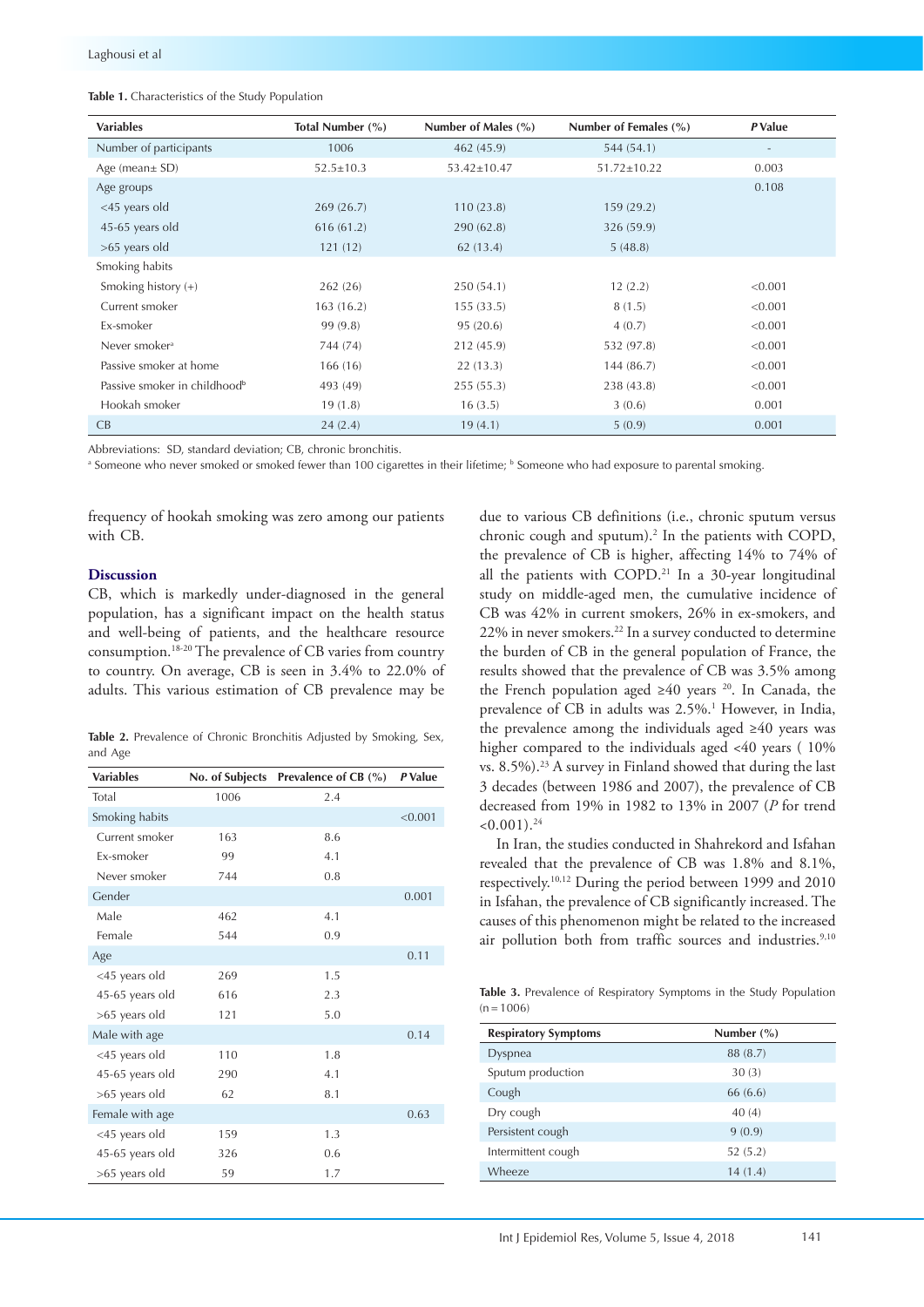| <b>Table 4.</b> Relationship Between Chronic Bronchitis, Sex, Age, and Smoking ( $n = 24$ ) |  |  |  |
|---------------------------------------------------------------------------------------------|--|--|--|
|---------------------------------------------------------------------------------------------|--|--|--|

|                                   |                | Unadjusted        |                          | <b>Adjusted</b>   |                          |
|-----------------------------------|----------------|-------------------|--------------------------|-------------------|--------------------------|
| <b>Variables</b>                  | <b>Total</b>   | <b>Odds Ratio</b> | P Value                  | <b>Odds Ratio</b> | P Value                  |
| Gender                            |                |                   |                          |                   |                          |
| Male                              | 19             | 4.62              | 0.003                    | 1.85              | 0.30                     |
| Female                            | 5              | Reference         |                          |                   |                          |
| Age                               |                |                   |                          |                   |                          |
| <45 years old                     | $5(20.8\%)$    | Reference         |                          | Reference         |                          |
| 45-65 years old                   | 13 (54.2%)     | 1.14              | 0.79                     | 1.43              | 0.53                     |
| >65 years old                     | 6(25%)         | 2.76              | 0.99                     | 4.00              | 0.040                    |
| Smoking habits                    |                |                   |                          |                   |                          |
| Smoking history (+)               | 18             | 9.07              | < 0.001                  | 8.61              | 0.002                    |
| Smoking history (-)               | 6              | Reference         | $\overline{a}$           | Reference         | $\overline{\phantom{a}}$ |
| Current smoker $(+)$              | 14             | 7.82              | < 0.001                  | 6.19              | < 0.001                  |
| Current smoker (-)                | 10             | Reference         | $\overline{\phantom{a}}$ | Reference         | $\overline{\phantom{a}}$ |
| $Ex-$ smoker $(+)$                | $\overline{4}$ | 0.44              | 0.16                     | 0.31              | 0.058                    |
| Ex-smoker $(-)^a$                 | 14             | Reference         | $\overline{\phantom{a}}$ | Reference         | $\overline{\phantom{a}}$ |
| Ex-smoker                         | 14             | 5.25              | 0.011                    | 4.36              | 0.071                    |
| Current smoker                    | 4              | 11.76             | < 0.001                  | 12.5              | < 0.001                  |
| Never smoker                      | 6              | Reference         | $\overline{a}$           | Reference         | $\overline{\phantom{a}}$ |
| Passive smoking history           |                |                   |                          |                   |                          |
| Passive smoker in childhood $(+)$ | 13             | 1.23              | 0.613                    | 1.08              | 0.84                     |
| Passive smoker in childhood(-)    | 11             | Reference         | $\overline{a}$           | Reference         | $\overline{\phantom{a}}$ |

 $a$  ex-smoker (-) = current smoker.

The findings of a meta-analysis in Iran showed that the prevalence of CB was 5.6%. However, in the present study, the prevalence of CB among Khameneh adults was found to be 2.4% based on clinical symptoms. Given the fact that Khamene is a small city with low air pollution, the low prevalence of CB in this city is justified.

In comparison, the prevalence of CB in the different parts of Turkey, a neighboring country of Iran, was higher than that in this study (11.7% in Istanbul, 17.7% in Ankara, 13.5% in Kayseri). One reason for this finding may be related to the higher consumption of biomass fuels in these areas<sup>4</sup>. In places where women use biomass fuels for cooking, the prevalence of respiratory symptoms and CB is higher.<sup>25</sup>

Many studies have demonstrated that CB affects men more than women.<sup>26,27</sup> Studies conducted on the American and Chinese population showed that male gender was more associated with the presence of CB.28,29 On the contrary, according to the report of the National Center for Health Statistics (2009), 67.8% of the patients with CB were women.28 In some rural areas where women encountered domestic smoke pollution during cooking, this rate was even higher.<sup>14</sup> Our findings showed that the higher prevalence of CB in men was statistically related to higher smoking in them.

In a survey conducted in the US, the highest prevalence of CB was seen among the subjects aged 65 and older,<sup>28</sup> but in our study, the highest prevalence was observed among middle-aged people. Although smoking is the most important risk factor for CB, and as mentioned earlier, the 30-year cumulative incidence of CB among current smokers is  $42\%$ ,<sup>22,30</sup> factors other than smoking may also contribute

to CB including exposure to inhalation of biomass fuels, chemical gases, and dust.<sup>31,32</sup> Smoking cessation can decrease cough in many patients with CB by improving mucociliary function and by decreasing goblet cell hyperplasia.<sup>33</sup> An extensive longitudinal follow-up study found that the incidence rate of CB was much higher in current smokers compared to ex-smokers (42% vs. 26%).<sup>22,34</sup>

In a review article about cigarette smoking in Iran, the prevalence of cigarette smoking in Iran was found to range from  $0.4\%$  to  $41\%,35$  and the result of a meta-analysis in Iran showed that one-fifth of Iranian men ( 20%) and 2%- 3% of women have daily smoking habits. According to this meta-analysis, smoking prevalence among Iranian women is higher than that in some Islamic countries such as Egypt, Kuwait, Saudi Arabia, and Oman, and is similar to Singapore, Malaysia, and China; although it is lower than Italy, America, and Australia.<sup>36</sup> Due to some cultural pressures such as stigma, in Iran and other Islamic countries, the prevalence of cigarette and hookah smoking among women in all age groups is significantly lower than that among men.<sup>36-38</sup> In the present study, the prevalence of smoking among women was also very low (1.5%) in comparison to men (33.5%). Indeed, one-third of men in Khameneh city were smokers. The prevalence of hookah smoking in this population was low (1.8%) because the hookah smoking culture in the northwest of Iran is less common.

Given the fact that smokers start smoking from adolescence and early adulthood,<sup>39,40</sup> if these age groups were included in our study, the prevalence of smoking would be higher than our estimate. Tobacco use is a risk factor for 6 out of the 8 leading causes of death, such as heart disease, several cancer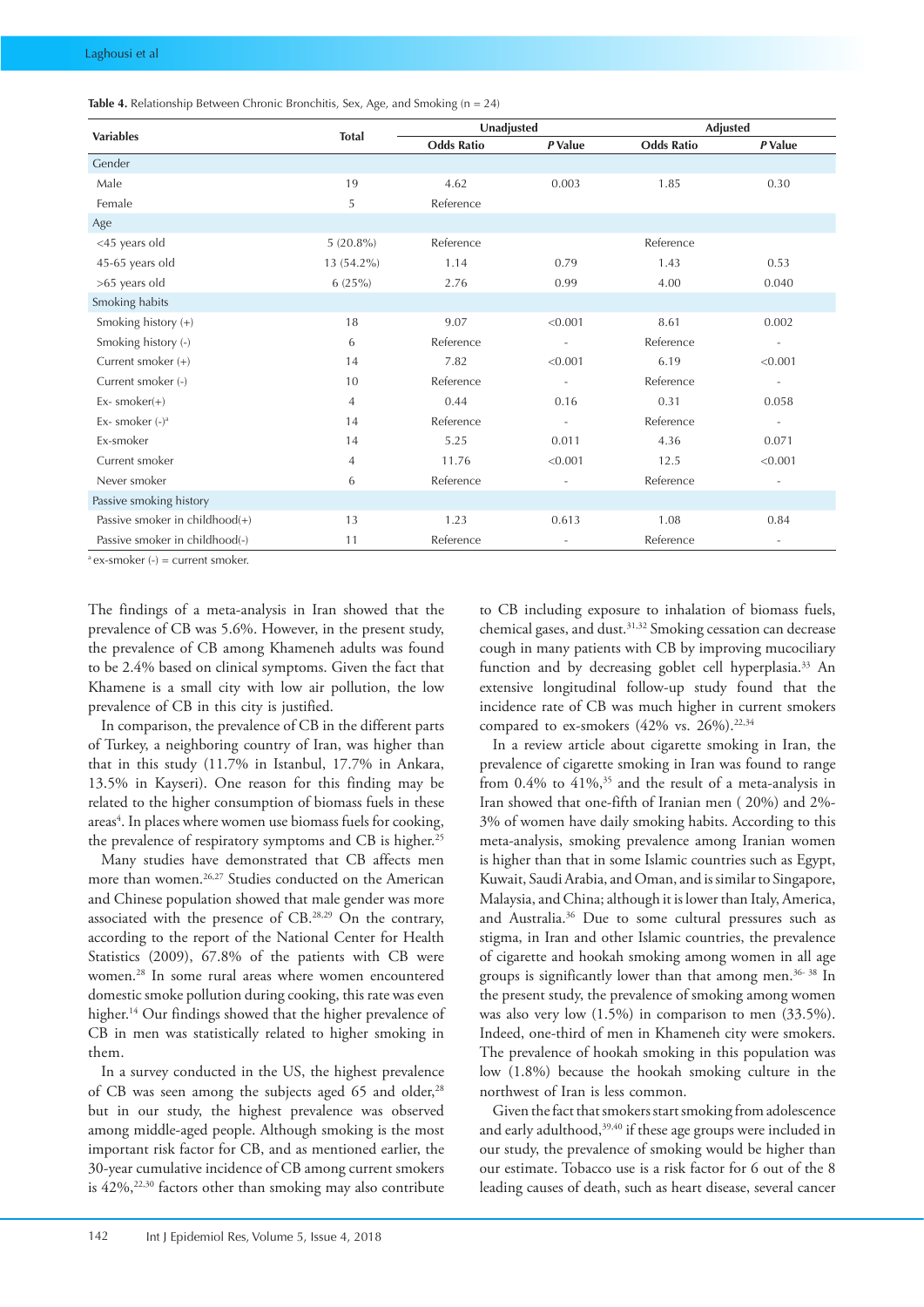types, and lung diseases<sup>41</sup>; therefore, it is necessary to take steps to reduce tobacco use in all age groups.

#### **Conclusion**

The prevalence of CB among adults in Khameneh city was slightly lower than that in other cities of Iran, such as Isfahan and Tehran. One reason for this difference might be high levels of air pollution in these big cities. However, the prevalence of smoking in Khameneh is high, because one-third of the men in the city are smokers. Given the importance of smoking as a major risk factor for several diseases and cancers, it is imperative that the authorities take preventive measures to reduce smoking in all age groups.

# **Ethical Approval**

This study received approval from the Ethical Committee of Tabriz University of Medical Sciences (IR.TBZMED.REC.1393.230).

## **Conflict of Interest Disclosures**

None.

# **Funding/Support**

This study is supported by Social Determinants of Health Research Center (grant No. 5/109/152).

# **Acknowledgments**

The authors express their greatest thanks to all the hard-working members of the Azar cohort.

## **References**

- 1. Karunanayake CP, Hagen B, Dosman JA, Pahwa P. Prevalence of and risk factors for chronic bronchitis in a Canadian population: the Canadian Community Health Survey, 2007 to 2008. Can Respir J. 2013;20(4):231-6. doi: 10.1155/2013/724208.
- 2. Fletcher CM, Elmes PC, Fairbairn AS, Wood CH. The significance of respiratory symptoms and the diagnosis of chronic bronchitis in a working population. Br Med J. 1959;2(5147):257-66.
- 3. Kim V, Criner GJ. Chronic bronchitis and chronic obstructive pulmonary disease. Am J Respir Crit Care Med. 2013;187(3):228-37. doi: 10.1164/rccm.201210-1843CI.
- 4. Cetinkaya F, Gulmez I, Aydin T, Ozturk Y, Ozesmi M, Demir R. Prevalence of chronic bronchitis and associated risk factors in a rural area of Kayseri, Central Anatolia, Turkey. Monaldi Arch Chest Dis. 2000;55(3):189-93.
- 5. Mejza F, Gnatiuc L, Buist AS, Vollmer WM, Lamprecht B, Obaseki DO, et al. Prevalence and burden of chronic bronchitis symptoms: results from the BOLD study. Eur Respir J. 2017;50(5). doi: 10.1183/13993003.00621-2017.
- 6. Menezes AM, Victora CG, Rigatto M. Prevalence and risk factors for chronic bronchitis in Pelotas, RS, Brazil: a population-based study. Thorax. 1994;49(12):1217-21.
- 7. Pelkonen M. Smoking: relationship to chronic bronchitis, chronic obstructive pulmonary disease and mortality. Curr Opin Pulm Med. 2008;14(2):105-9. doi: 10.1097/ MCP.0b013e3282f379e9.
- 8. Pahwa P, Karunanayake CP, Rennie DC, Lawson JA, Ramsden VR, McMullin K, et al. Prevalence and associated risk factors of chronic bronchitis in First Nations people. BMC Pulm Med.

2017;17(1):95. doi: 10.1186/s12890-017-0432-4.

- 9. Golshan M, Barahimi H, Nasirian K. Prevalence of chronic bronchitis and chronic respiratory symptoms in adults over the age of 35 years in Isfahan, Iran in 1998. Respirology. 2001;6(3):231-5.
- 10. Golshan M, Amra B, Welte T. Sample survey of chronic obstructive pulmonary disease and associated risk factors in isfahan, iran. Tanaffos. 2011;10(3):32-6. [Persian].
- 11. Varmaghani M, Farzadfar F, Sharifi F, Rashidian A, Moin M, Moradi-Lakeh M, et al. Prevalence of asthma, COPD, and chronic bronchitis in Iran: a systematic review and metaanalysis. Iran J Allergy Asthma Immunol. 2016;15(2):93-104.
- 12. Amra B, Hashemi M. Prevalence of chronic bronchitis in Shahrekord, 1998. J Shahrekord Univ Med Sci. 1999;1(2):26- 30. [Persian].
- 13. Poustchi H, Eghtesad S, Kamangar F, Etemadi A, Keshtkar AA, Hekmatdoost A, et al. Prospective epidemiological research studies in Iran (the PERSIAN Cohort Study): rationale, objectives, and design. Am J Epidemiol. 2018;187(4):647-55. doi: 10.1093/aje/kwx314.
- 14. Pandey MR. Prevalence of chronic bronchitis in a rural community of the Hill Region of Nepal. Thorax. 1984;39(5):331-6.
- 15. Framingham Heart Study (FHS). [https://www.framingham](https://www.framinghamheartstudy.org/fhs-for-researchers/list-of-exam-forms/)[heartstudy.org/fhs-for-researchers/list-of-exam-forms/.](https://www.framinghamheartstudy.org/fhs-for-researchers/list-of-exam-forms/)
- 16. Lange P, Marott JL, Vestbo J, Olsen KR, Ingebrigtsen TS, Dahl M, et al. Prediction of the clinical course of chronic obstructive pulmonary disease, using the new GOLD classification: a study of the general population. Am J Respir Crit Care Med. 2012;186(10):975-81. doi: 10.1164/rccm.201207-1299OC.
- 17. GOLD Global Initiative for Chronic Obstructive Lung Disease. Global Strategy for diagnosis, Management and Prevention on Chronic Obstructive Lung Disease - update 2008. [cited 2009 Dec 30]. Available from: [https://goldcopd.](https://goldcopd.org/wp-content/uploads/2017/11/GOLD-2018-v6.0-FINAL-revised-20-Nov_WMS.pdf) [org/wp-content/uploads/2017/11/GOLD-2018-v6.0-FINAL](https://goldcopd.org/wp-content/uploads/2017/11/GOLD-2018-v6.0-FINAL-revised-20-Nov_WMS.pdf)[revised-20-Nov\\_WMS.pdf](https://goldcopd.org/wp-content/uploads/2017/11/GOLD-2018-v6.0-FINAL-revised-20-Nov_WMS.pdf).
- 18. Roche N, Gaillat J, Garre M, Meunier JP, Lemaire N, Bendjenana H. Acute respiratory illness as a trigger for detecting chronic bronchitis in adults at risk of COPD: a primary care survey. Prim Care Respir J. 2010;19(4):371-7. doi: 10.4104/pcrj.2010.00042.
- 19. Chronic Respiratory Diseases. World Health Organization. [https://www.who.int/gard/publications/chronic\\_respiratory\\_](https://www.who.int/gard/publications/chronic_respiratory_diseases.pdf) [diseases.pdf](https://www.who.int/gard/publications/chronic_respiratory_diseases.pdf).
- 20. Ferre A, Fuhrman C, Zureik M, Chouaid C, Vergnenegre A, Huchon G, et al. Chronic bronchitis in the general population: influence of age, gender and socio-economic conditions. Respir Med. 2012;106(3):467-71. doi: 10.1016/j. rmed.2011.12.002.
- 21. de Oca MM, Halbert RJ, Lopez MV, Perez-Padilla R, Talamo C, Moreno D, et al. The chronic bronchitis phenotype in subjects with and without COPD: the PLATINO study. Eur Respir J. 2012;40(1):28-36. doi: 10.1183/09031936.00141611.
- 22. Pelkonen M, Notkola IL, Nissinen A, Tukiainen H, Koskela H. Thirty-year cumulative incidence of chronic bronchitis and COPD in relation to 30-year pulmonary function and 40 year mortality: a follow-up in middle-aged rural men. Chest. 2006;130(4):1129-37. doi: 10.1378/chest.130.4.1129.
- 23. Brashier B, Londhe J, Madas S, Vincent V, Salvi S. Prevalence of Self-Reported Respiratory Symptoms, Asthma and Chronic Bronchitis in Slum Area of a Rapidly Developing Indian City. Open J Respir Dis. 2012;2(3):73-81. doi: 10.4236/ ojrd.2012.23011.
- 24. Pelkonen MK, Notkola IL, Laatikainen TK, Koskela HO. Twentyfive year trends in prevalence of chronic bronchitis and the trends in relation to smoking. Respir Med. 2014;108(11):1633- 40. doi: 10.1016/j.rmed.2014.08.007.
- 25. Desalu OO, Adekoya AO, Ampitan BA. Increased risk of